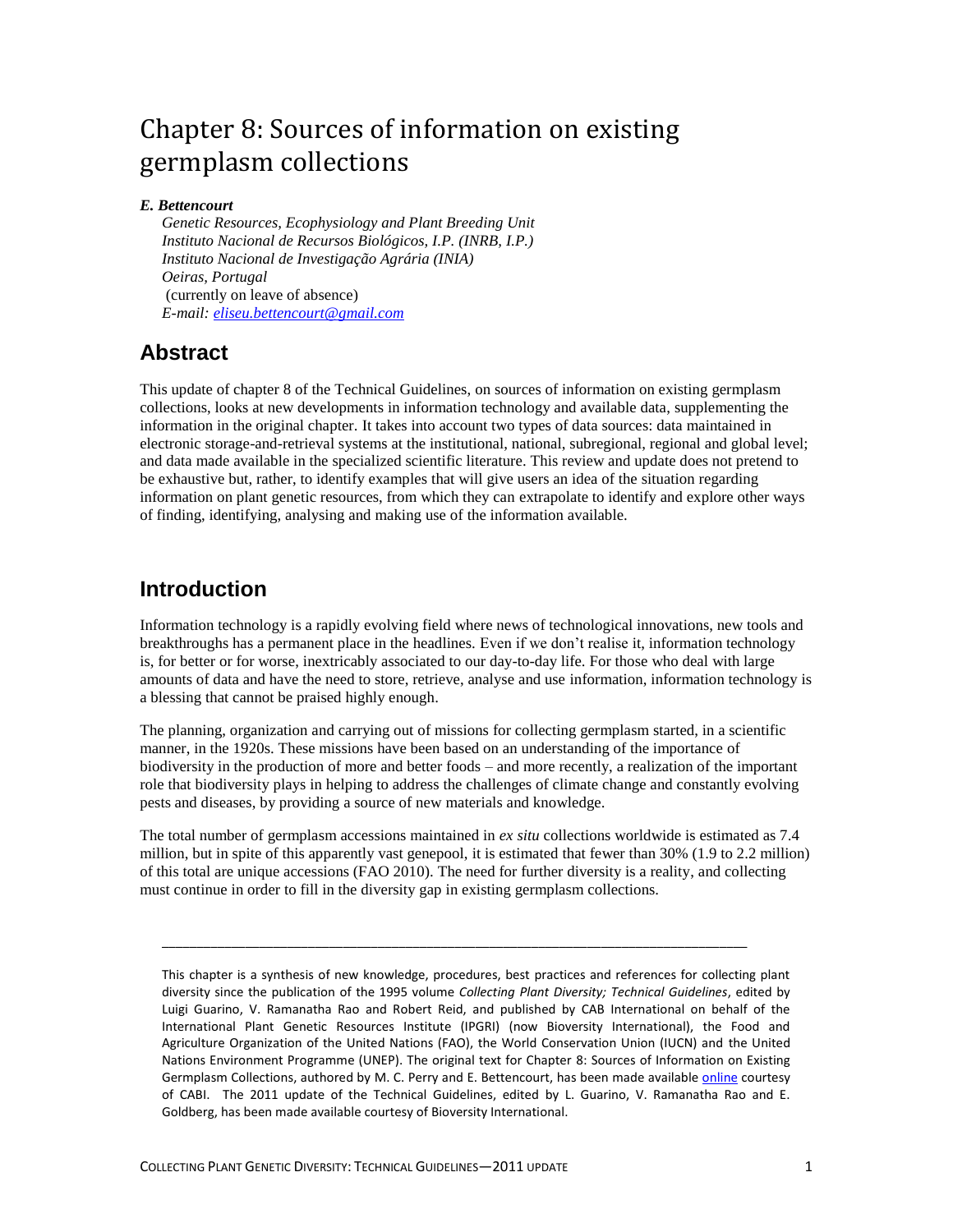Since the 1995 publication of these Technical Guidelines, a great deal of germplasm has been collected: approximately 240,000 new accessions (FAO 2010). And new technologies for recording, storing, managing and retrieving data have become available.

This update of the chapter on sources of information on existing germplasm collections attempts to synthesize these new developments and to supplement the information in the original chapter.

# **Current status**

Despite data being available in greater quantity and quality than ever before, it is not always recorded and maintained in a format that makes it easily, readily and universally available. However, "if there's a will, there's a way", and provided that the data exists, there will be always a way to make the most of it.

In this update, two types of sources are considered:

- 1. data maintained in electronic storage-and-retrieval systems at the institutional, national, subregional, regional and global level
- 2. data made available in the scientific literature

Presently, many institutions maintaining germplasm collections have the information concerning their holdings online. If one wants to collate information about a particular geographical area or a specific species, it may be worth starting with a search of the holdings of either genebanks located in the target region or genebanks for which the target species is the focus of their research.

#### *Sources of information at the accession/sample/species level*

#### At the genebank level

The following genebanks have information on their holdings online:

- Centre for Genetic Resources, Plant Genetic Resources (CGN-PGR), the Netherlands [\(www.cgn.wur.nl/UK/CGN+Plant+Genetic+Resources\)](http://www.cgn.wur.nl/UK/CGN+Plant+Genetic+Resources/)
- Leibniz Institute of Plant Genetics and Crop Plant Research (IPK), Germany [\(www.ipk](http://www.ipk-gatersleben.de/Internet)[gatersleben.de/Internet\)](http://www.ipk-gatersleben.de/Internet)
- Centro de Recursos Fitogenéticos (C.R.F.), Spain (www.inia.es/webcrf/CRFing/PaginaPrincipal.asp)
- N. I. Vavilov All-Russian Scientific Research Institute of Plant Industry (VIR), Russian Federation [\(www.vir.nw.ru/data/dbf.htm\)](http://www.vir.nw.ru/data/dbf.htm)
- Recursos Genéticos e Biotecnologia (EMBRAPA), Brazil [\(www.cenargen.embrapa.br\)](http://www.cenargen.embrapa.br/)
- ISOPlexis, Centro de Estudos da Macaronésia, Centro de Competência das Ciências da Vida, Universidade da Madeira, Portugal [\(www3.uma.pt/cem/isoplexis/coleccao.html\)](http://www3.uma.pt/cem/isoplexis/coleccao.html)
- Kew's Millennium Seed Bank, Wakehurst Place, UK [\(http://data.kew.org/sid/about.html\)](http://data.kew.org/sid/about.html)

The information systems of these genebanks allow the user to browse, search and view information on their germplasm holdings. Many offer the possibility to download the search results, and some include a function for requesting germplasm samples.

#### At the national level

Many countries have established national inventories on plant genetic resources that are freely and widely available online. This enables participating countries to contribute to their biodiversity and conservation obligations at the national level and to meet the requirements of international agreements such as the Convention on Biological Diversity (CBD), the Global Plan of Action for the Conservation and Sustainable Utilization of Plant Genetic Resources for Food and Agriculture (GPA), the International Treaty on Plant Genetic Resources for Food and Agriculture ("the Treaty") and the Global Biodiversity Information Facility (GBIF).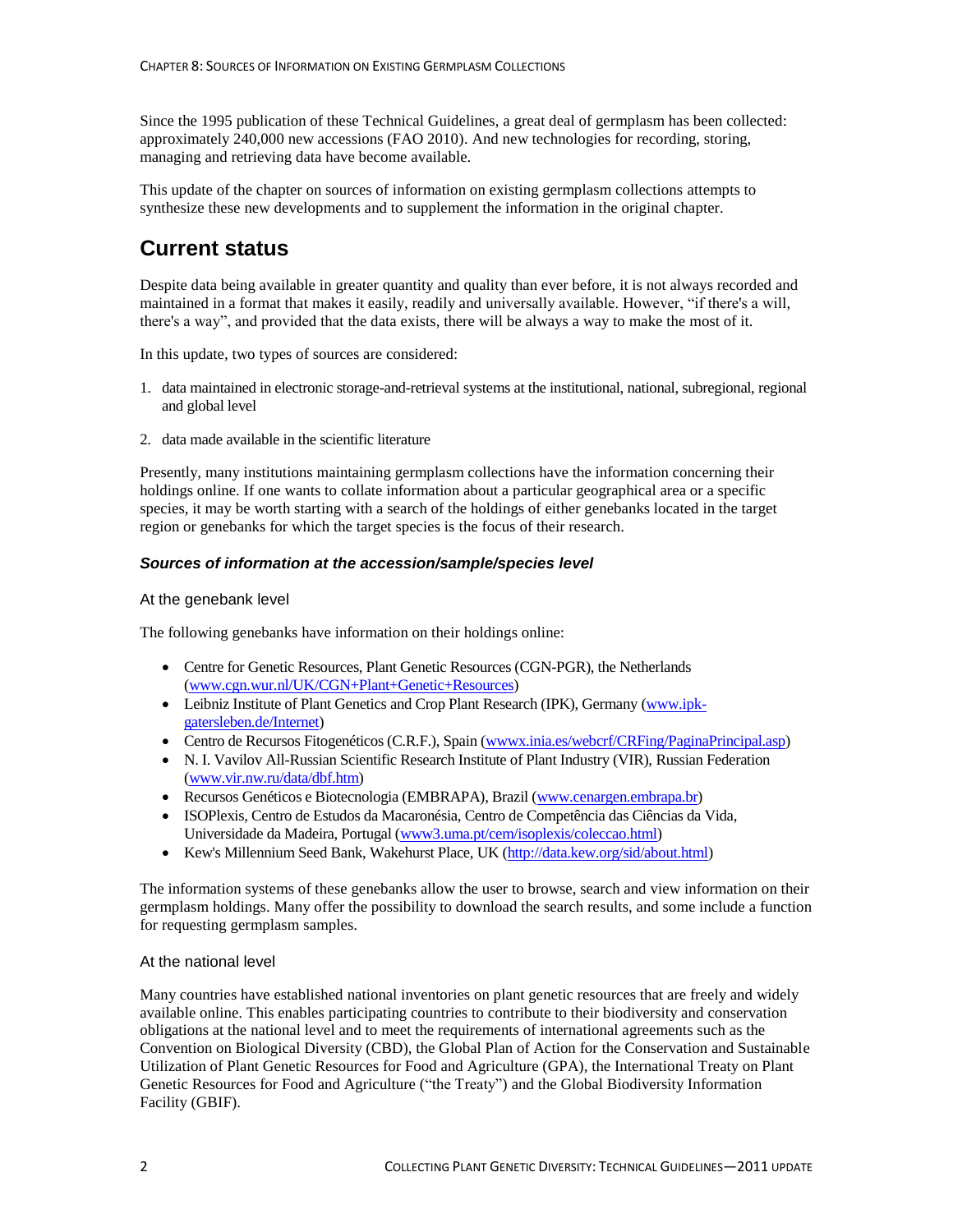- Australian Plant Genetic Resource Information Service (AusPGRIS) [\(www2.dpi.qld.gov.au/extra/asp/auspgris\)](http://www2.dpi.qld.gov.au/extra/asp/auspgris/)
- National Inventory of Plant Genetic Resources for Food and Agriculture, Austria [\(www.genbank.at\)](http://www.genbank.at/)
- Genetic Resources Institute of the National Academy of Sciences, Azerbaijan [\(www.cac](http://www.cac-biodiversity.org/aze/aze_instgen.htm)[biodiversity.org/aze/aze\\_instgen.htm\)](http://www.cac-biodiversity.org/aze/aze_instgen.htm)
- Canadian Plant Germplasm System (PGRC) [\(http://pgrc3.agr.gc.ca/about-propos\\_e.html\)](http://pgrc3.agr.gc.ca/about-propos_e.html)
- Plant Genetic Resources Documentation (EVIGEZ), Czech Republic [\(http://genbank.vurv.cz/genetic/resources\)](http://genbank.vurv.cz/genetic/resources/)
- Estonia [\(www.sordiaretus.ee\)](http://www.sordiaretus.ee/)
- Bureau des Ressources Génétiques (BRG), France [\(www.brg.prd.fr/index.php\)](http://www.brg.prd.fr/index.php)
- Informationssystem Genetische Ressourcen (GENRES), Germany [\(www.genres.de/pgrdeu\)](http://www.genres.de/pgrdeu/)
- Japan National Institute of Agrobiological Sciences (NIAS) Genebank [\(www.gene.affrc.go.jp/databases\\_en.php\)](http://www.gene.affrc.go.jp/databases_en.php)
- Lithuanian Institute of Agriculture [\(www.lzi.lt\)](http://www.lzi.lt/)
- Centre for Genetic Resources, Plant Genetic Resources (CGN-PGR), the Netherlands [\(www.cgn.wur.nl/UK/CGN+Plant+Genetic+Resources\)](http://www.cgn.wur.nl/UK/CGN+Plant+Genetic+Resources)
- Nordic Countries (Denmark, Finland, Iceland, Norway, Sweden) [\(www.nordgen.org/ngb\)](http://www.nordgen.org/ngb/)
- Plant Breeding and Acclimatization Institute (IHAR), Poland [\(www.ihar.edu.pl/gene\\_bank\)](http://www.ihar.edu.pl/gene_bank)
- N. I. Vavilov All-Russian Scientific Research Institute of Plant Industry (VIR) [\(www.vir.nw.ru/data/dbf.htm\)](http://www.vir.nw.ru/data/dbf.htm)
- Agricultural Institute of Slovenia [\(www.kis.si/pls/kis/!kis.web\)](http://www.kis.si/pls/kis/!kis.web)
- Centro de Recursos Fitogenéticos (CRF), Spain [\(wwwx.inia.es/webcrf/CRFing/PaginaPrincipal.asp\)](http://wwwx.inia.es/webcrf/CRFing/PaginaPrincipal.asp)
- USDA Agricultural Research Service, National Genetic Resources Program (NGRP), USA [\(www.ars](http://www.ars-grin.gov/)[grin.gov\)](http://www.ars-grin.gov/)

These national inventories collate information from different data sources (germplasm collections) and constitute a network of centres and people dedicated to conserving the genetic diversity of crop plants and their wild relatives.

#### At the regional/subregional level

At the regional and subregional level, there are initiatives to collate and make available data on national holdings. These initiatives are normally undertaken to assist countries in meeting their national, regional and global commitments regarding documentation and information on their plant genetic resources.

An example of such a regional initiative is EURISCO [\(http://eurisco.ecpgr.org/home\\_page/home.php\)](http://eurisco.ecpgr.org/home_page/home.php), a web-based catalogue that provides information about *ex situ* plant germplasm collections maintained in Europe. The EURISCO catalogue contains passport data on more than 1 million accessions of crop diversity from 41 countries, representing 5,396 genera and 35,235 species (genus-species combinations including synonyms and spelling variants). EURISCO is hosted at and maintained by Bioversity International on behalf of the Secretariat of the European Cooperative Programme for Plant Genetic Resources (ECPGR).

ECPGR also maintains a series of European central crop databases established through the initiative of individual institutes and of ECPGR working groups. The ECPGR Central Crops Databases (ECCDBs) [\(www.ecpgr.cgiar.org/germplasm\\_databases/list\\_of\\_germplasm\\_databases/crop\\_databases.html#c5509\)](http://www.ecpgr.cgiar.org/germplasm_databases/list_of_germplasm_databases/crop_databases.html%23c5509) include the following:

- Cereals: *Avena*, Barley, Maize, *Secale*, Triticale, Wheat
- Forages: *Dactylis, Festuca, Lolium, Phleum, Poa, Medicago* (annual and perennial), Minor Forage Grasses (*Agropyron, Agrostis, Alopecurus, Arrhenatherum, Bromus, Phalaris, Trisetum*), Minor Forage Legumes (*Astragalus, Anthyllis, Coronilla, Desmodium, Hedysarum, Lotus, Melilotus, Onobrychis, Ornithopus, Physanthyllis, Tetragonolobus, Vicia*), *Trifolium* spp., *Trifolium subterraneum, Vigna*
- Oil and Protein Crops: *Arachis, Cicer, Glycine, Lathyrus, Lens, Lupinus, Phaseolus, Pisum, Vicia faba, Vigna*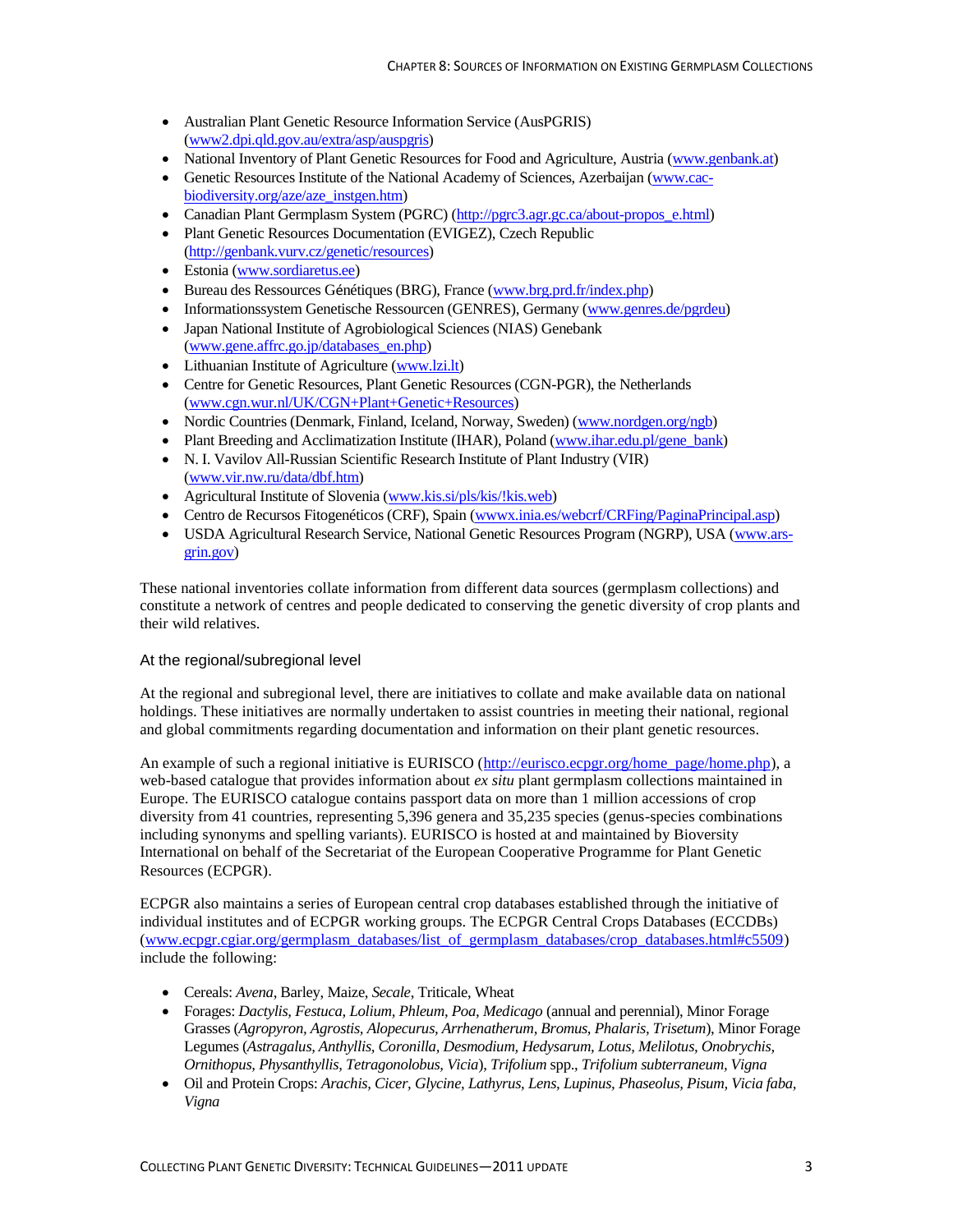- Sugar, Starch and Fibre Crops: Hemp, *Beta*, Flax, Potato (cultivated), Potato (wild bearing tubers)
- Temperate Fruits: *Malus, Prunus, Pyrus, Ribes/Rubus, Vitis*, Minor Fruit Trees
- Vegetables: *Allium, Brassica*, Chicory, Cucurbits, *Cyphomandra, Physalis*, Eggplant, *Lactuca, Beta*, Lettuce, Minor Leafy Vegetables, Pepino, Pepper, Potato (cultivated and wild), Spinach, Tomato, Umbellifer

The databases hold passport data and, to varying degrees, characterization and primary evaluation data of the major collections of the respective crops in Europe.

The Eastern Africa Plant Genetic Resources Network (EAPGREN) is a regional project of the national agricultural research systems of Burundi, Eritrea, Ethiopia, Kenya, Madagascar, Rwanda, Sudan and Uganda, aimed at strengthening collaboration, networking and linkages between the conservation and utilization of plant genetic resources at both the national and subregional level.

#### The objective of the EAPGREN data portal

[\(www.nordgen.org/portal/index.php?scope=eapgren&PHPSESSID=4pa906im0ghl5ll2il8u80l5d1\)](http://www.nordgen.org/portal/index.php?scope=eapgren&PHPSESSID=4pa906im0ghl5ll2il8u80l5d1) is to publish passport data of all the documented accessions in the EAPGREN countries. This information is published according to the List of Multi-crop Passport Descriptors (MCPD). The data set contains 3,932 records searchable through a simple search form.

An example of a subregional network can be illustrated by the South East European Development Network on Plant Genetic Resources (SEEDNet) [\(www.seednet.nu\)](http://www.seednet.nu/), a network of 13 countries of the Balkan region. The available data (199,325 records) can be searched for accessions either originating or stored in the SEEDNet region.

There are a number of regional networks for plant genetic resources in all continents. Although they do not have a centralized online system with information about the participants' germplasm holdings, they are an important entry point for finding information. Some examples are given below.

The Mesoamerican Plant Genetic Resources Network (REMERFI), was established in the early 1990s by seven Mesoamerican countries (Costa Rica, El Salvador, Guatemala, Honduras, Mexico, Nicaragua and Panama), aiming at strengthening the national programmes for plant genetic resources of Mesoamerican countries through collaborative research and training. The network serves as a platform for countries to address key issues on the conservation and use of their plant genetic resources at the regional level. Information can be sought by contacting the regional coordinator at [remerfi@es.com.sv](mailto:remerfi@es.com.sv) (IPGRI 2001).

The Southern African Development Community (SADC) countries (Angola, Botswana, Democratic Republic of Congo, Lesotho, Madagascar, Malawi, Mauritius, Mozambique, Namibia, Seychelles, South Africa, Swaziland, United Republic of Tanzania, Zambia and Zimbabwe) have pooled their resources and established the SADC Plant Genetic Resources Centre (SPGRC) [\(www.sadc.int/fanr/agricresearch/spgrc/index.php\)](http://www.sadc.int/fanr/agricresearch/spgrc/index.php) in Lusaka, Zambia, where the base collection for long-

term storage is maintained and activities for the region are coordinated. The individual national plant genetic resources centres (NPGRCs) maintain active collections for short-term storage for immediate use in crop improvement.

The genebank information for the SADC Plant Genetic Resources Network has been standardized through the development of the SPGRC Documentation and Information System (SDIS) at SPGRC and installed at all the NPGRCs. In addition, an assessment of existing collections that are held by plant breeders and in genebanks in the various countries has been carried out, together with herbaria surveys of important indigenous crops and their wild relatives. However, the information is not centralized and is maintained and managed by each of the individual member countries.

The Genetic Resources Network for West and Central Africa (GRENEWECA) was created in 1998 and comprises the national programmes for the genetic resources of West and Central Africa, regional or international institutions of research, and nongovernmental organizations in the subregion. One of the main duties of the network is to "facilitate the circulation and exchange of information within as well as among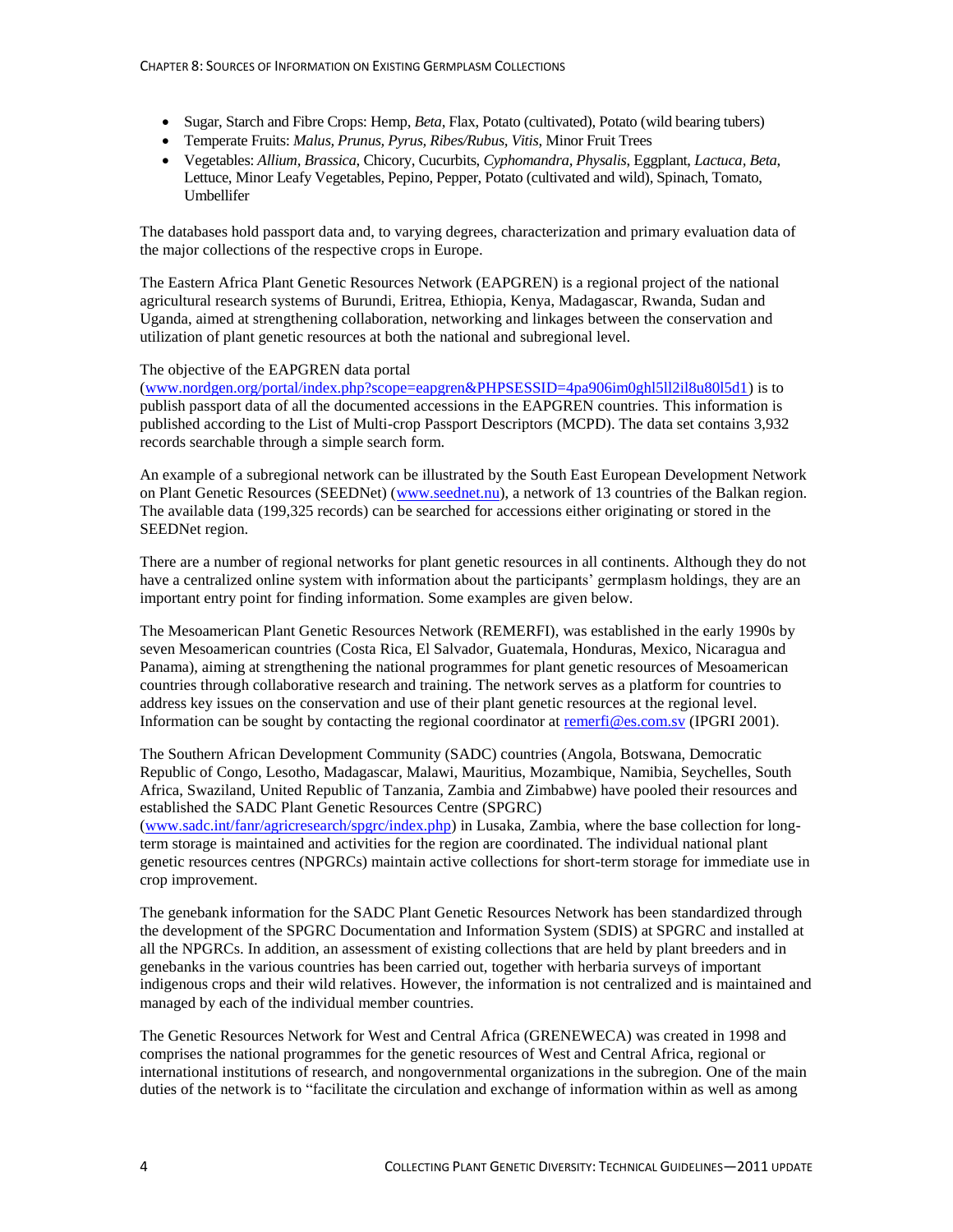member countries and those outside the network". More information can be obtained from the network coordinator: R. S. Vodouhe, Bioversity International [\(r.vodouhe@cgiar.org\)](mailto:r.vodouhe@cgiar.org).

ECPGR maintains a list of PGR regional networks, which can be consulted and accessed through the following link: [\(www.ecpgr.cgiar.org/networks/inter\\_regional\\_coop/pgr\\_regional\\_nw\\_coordinators.html\)](http://www.ecpgr.cgiar.org/networks/inter_regional_coop/pgr_regional_nw_coordinators.html).

#### At the global level

As its germplasm information-exchange network, the Consultative Group on International Agricultural Research (CGIAR) and its partners implemented the System-wide Information Network for Genetic Resources (SINGER) [\(http://singer.cgiar.org\)](http://singer.cgiar.org/), which provides easy access to information about the diversity maintained by SINGER members, covering more than half a million accessions of crops and wild relatives.

As a result of the collaboration between Bioversity International on behalf of the CGIAR, the Global Crop Diversity Trust and the Secretariat of the Treaty, a global portal to information about plant genetic resources has been established, bringing together data from SINGER, EURISCO and the US Germplasm Resources Information Network (GRIN). The portal, GENESYS [\(www.genesys-pgr.org\)](http://www.genesys-pgr.org/), is a gateway through which germplasm accessions from genebanks around the world can be found and ordered directly through the web interface. In addition to passport data, the system provides access to characterization and evaluation data as well as to environmental information associated with the accessions' collecting sites.

From 1974 to 2003, Bioversity International (under its previous names of IBPGR and IPGRI) supported germplasm collecting missions around the world. The IBPGR/IPGRI Supported Missions Database [\(http://singer.cgiar.org/index.jsp?page=coll-sample-data\)](http://singer.cgiar.org/index.jsp?page=coll-sample-data) gives access, at a sample level, to passport data for about 130,000 samples, as well as access to 27,000 original reports, collecting forms and other documents in PDF format.

#### The Global Biodiversity Information Facility (GBIF)

[\(http://data.gbif.org/welcome.htm;jsessionid=37820DBEE26CAA62FAB10ADD1EE5B67D\)](http://data.gbif.org/welcome.htm;jsessionid=37820DBEE26CAA62FAB10ADD1EE5B67D) is focused on making biodiversity data available online for scientific research, conservation and sustainable development. Enabling access to 293,485,946 data records, the GBIF information infrastructure is an internet-based index of a globally distributed network of interoperable databases that contain primary biodiversity data: information on museum specimens, field observations of plants and animals in nature, and results from experiments. The search interface also supports searches about the occurrence of species at particular times and places.

#### *Sources of information at a metadata level*

The FAO World Information and Early Warning System on Plant Genetic Resources for Food and Agriculture (WIEWS) [\(http://apps3.fao.org/wiews/wiews.jsp\)](http://apps3.fao.org/wiews/wiews.jsp) is both a dynamic worldwide mechanism to foster information exchange and an instrument for the periodic assessment of the state of the world's plant genetic resources for food and agriculture.

WIEWS maintains information on country profiles, including the structure of 190 national programmes and activities for plant genetic resources, as well as information on worldwide *ex situ* collections, containing summary records (metadata) of germplasm holdings on 7,184,418 accessions of 53,109 species, reported by more than 1,500 national, regional or international genebanks.

There are over 2,500 botanic gardens worldwide, maintaining 80,000 plant species, representing nearly one-third of all known plant species (FAO 2010). Botanic Gardens Conservation International (BGCI) was established in 1987 as a small secretariat under the auspices of the World Conservation Union (IUCN). Today, BGCI is an international organization with over 700 members and other partners from 118 countries worldwide and has the mission "to ensure the world-wide conservation of threatened plants, the continued existence of which are intrinsically linked to global issues including poverty, human well-being and climate change". BGCI maintains a database, PlantSearch [\(www.bgci.org/plant\\_search.php\)](http://www.bgci.org/plant_search.php), which can locate rare and threatened plant species in cultivation around the world. The database, presently including over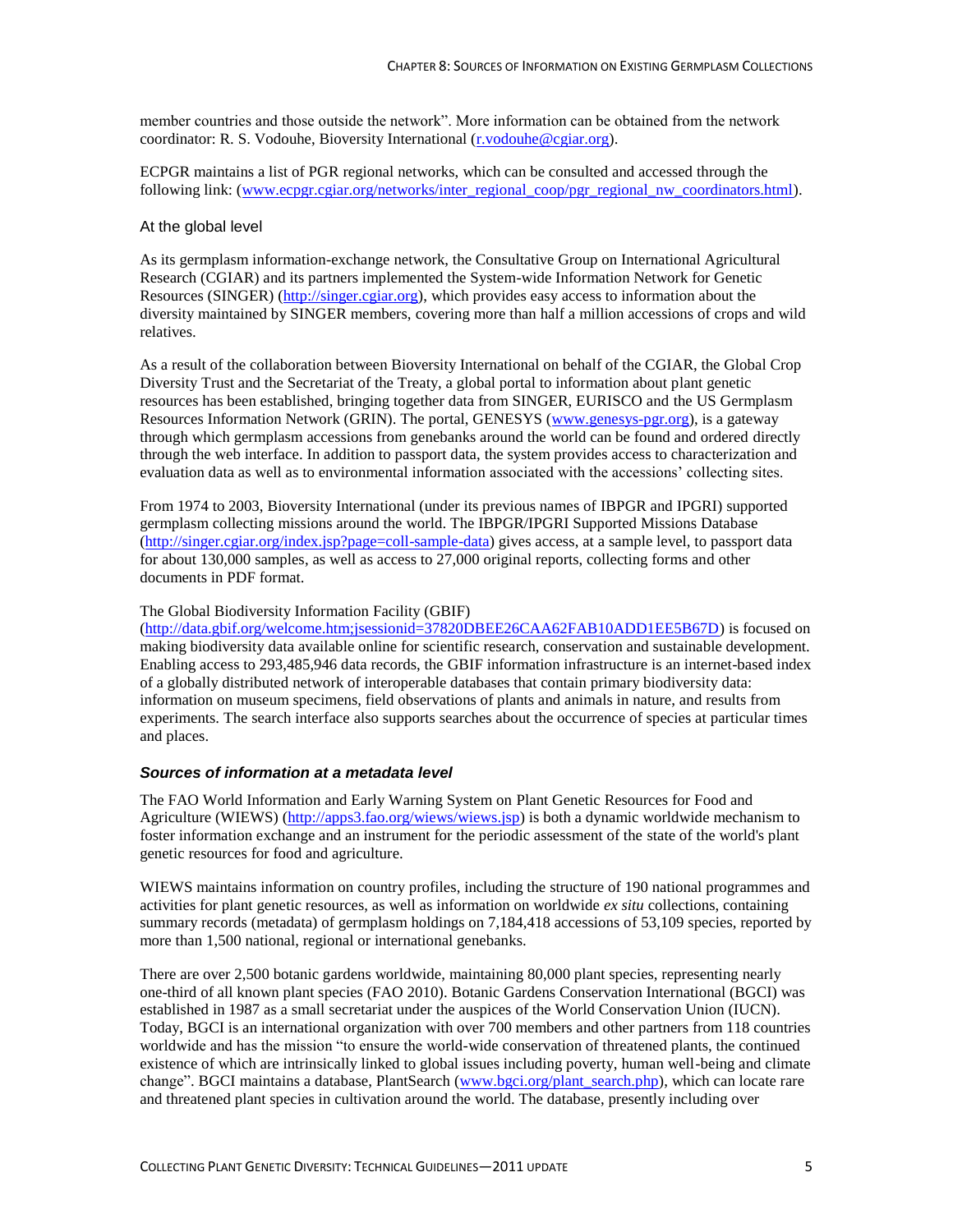575,000 records, is compiled from lists of living collections submitted to BGCI by the world's botanic gardens. It also maintains a database, GardenSearch [\(www.bgci.org/garden\\_search.php\)](http://www.bgci.org/garden_search.php), with over 2,826 records, that can find a botanic garden (member or not) anywhere in the world.

Globally, there are approximately 3,400 herbaria with approximately 10,000 associated curators and biodiversity specialists. These herbaria, collectively, maintain an estimated 350,000,000 specimens. The Index Herbariorum, a Global Directory of Public Herbaria and Associated Staff [\(http://sciweb.nybg.org/science2/IndexHerbariorum.asp\)](http://sciweb.nybg.org/science2/IndexHerbariorum.asp), keeps records for each herbarium on street and web address, number and type of specimens and history as well as names, contact information and areas of expertise of associated staff.

#### *Sources of information in the scientific literature*

Although not specifically addressing plant genetic resources, there are other tools that can help to unearth data from web-available sources.

Zanran [\(www.zanran.com\)](http://www.zanran.com/) is a good example of such tools. Zanran is a search engine that unearths data in charts, graphs and tables. It indexes and maps the numerical content on the web, finding "semi-structured" data, which could be anything from a graph in a PDF report, a table in an Excel spreadsheet or a bar chart shown as an image on an HTML page. In the near future, it will also process PowerPoint and Word documents. The system examines millions of images and determines whether they are a graph, chart or table and if they have numerical content.

A test search made using the indicator "germplasm" yielded 1,753 matching results. Hovering the mouse over the PDF icon on the left column opens a document-preview window, facilitating the identification and selection of desired documents.

The test search results varied from data on germplasm characterization and germplasm duplication to germplasm distribution and the holdings of germplasm collections.

Besides source data housed in electronic storage and retrieval systems, there are enormous amounts of valuable data made available in the scientific literature as well as through "grey literature" like the reports of collecting missions and field notebooks. In spite of its value and importance, such information is not in a format that makes it easily, readily and universally available. The need for recording and maintaining data in a way that is easily, readily and universally available has prompted initiatives to digitalize and make available original collecting reports.

In addition, many accounts of germplasm collecting trips have been published in specialized journals like the FAO/Bioversity International Plant Genetic Resources Newsletter. An index of articles from issues 25 to 100 of the Newsletter and from issues 1 to 24 of the FAO Plant Introduction Newsletter (the previous title of the publication) has been published, facilitating the search and selection of information, although they are not available online at this time.

ECPGR publishes the Newsletter for Europe (until recently on hard copy and now in PDF format) and Bioversity International publishes a series of regional or network-related newsletters, which, in many issues, carry articles and notices on the results of germplasm collecting missions.

Bioversity's website [\(www.bioversityinternational.org\)](http://www.bioversityinternational.org/), under the label "publications", offers a search facility that provides access to a number of these newsletters in PDF format.

#### *Other sources of information*

As pointed out by Lister (2011), natural history collections comprise not only the products of opportunistic collecting but are also repositories of major surveys, particularly in the major national museums and institutions. Coupled with the availability of accurate provenance data on the material, they can provide a rich source of data.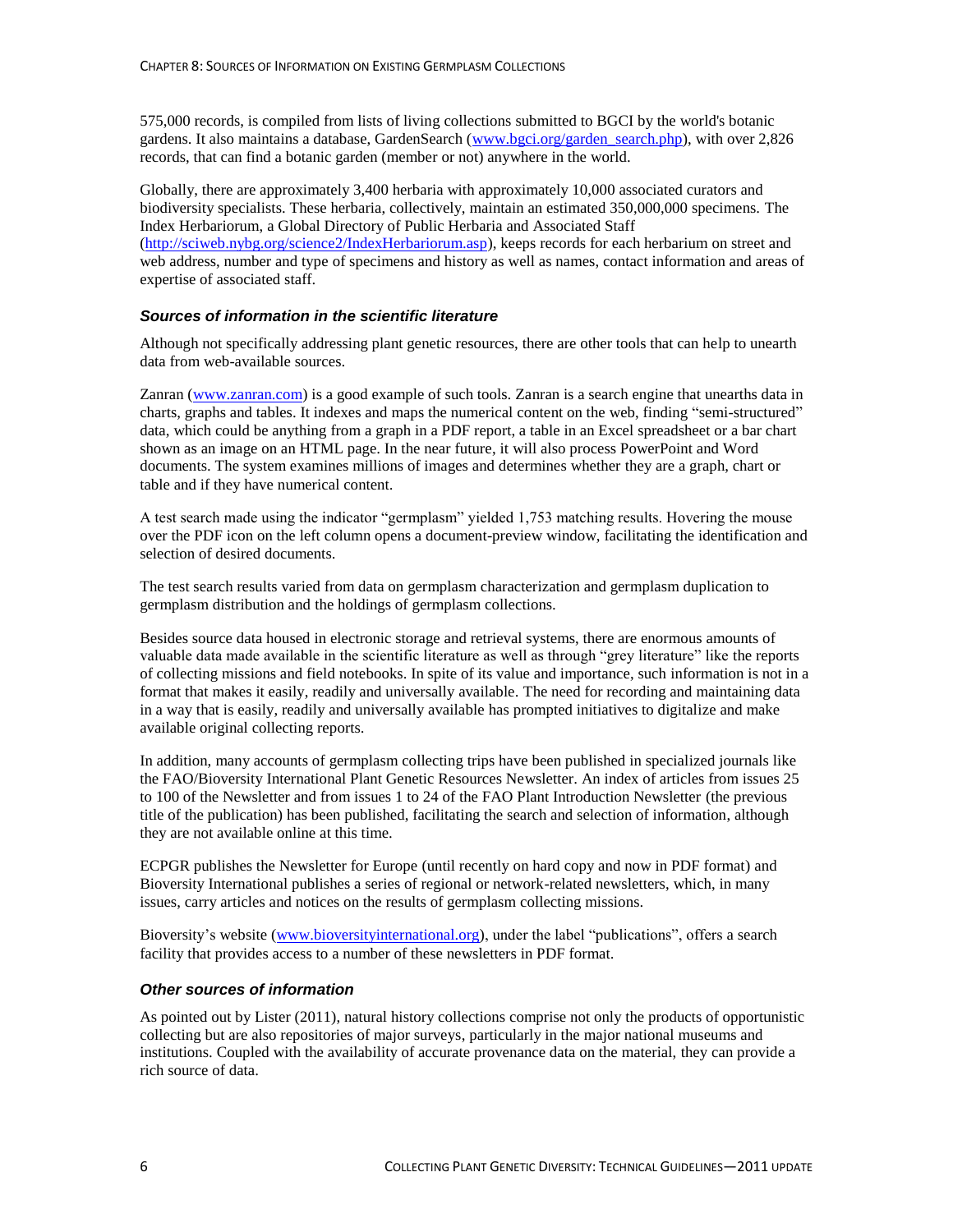Museum specimen labels and registers ideally indicate the place and date of collection. However, even when such information is available, considerable work may be required to make it accessible for research, for example, by georeferencing obscure place names and entering all records onto an electronic database.

Although data on material held in natural history collections is sometimes not in a format that is easily, readily and universally accessible, this information represents an invaluable source of data and can prove to be extremely useful in collating information on past plant surveying and collecting as well as being an important repository of environmental and ecological information.

University museums contain some of the richest and most extraordinary collections in the world, and historic collections provide historical snapshots of past biodiversity. They are a rich source of material for studies in phylogenetics, population dynamics and conservation biology (MacDonald and Ashby 2011). Again, in many cases, the existing data may not be in a readily usable format but, nevertheless, it is of great importance and worth consulting and analysing.

# **Future Challenges/Needs/Gaps**

It is estimated that a considerable amount of information still lies on genebank shelves in the form of field notebooks, reports of collecting missions and collectors' notes. It is certainly a challenge but also necessary to have that valuable data analysed and recorded in a way that facilitates access to it, thus promoting the use of the germplasm with which this information is associated.

The existing and available information systems on plant genetic resources are priceless sources of information, although data on characterization and evaluation tend to be poor or absent. Closing this gap by adding this information, thus fostering the use of germplasm, would represent a giant step towards addressing the threats these resources and agriculture are facing, from changes in climate and constantly evolving pests and diseases.

## **Conclusions**

During the time since the publication of the Technical Guidelines in 1995, the dissemination of information through the internet has increased tremendously in both quantity and quality.

Today, there is more information available than ever before and, despite the fact that it is not always recorded and maintained in a format that makes it easily, readily and universally available, the user has access to an enormous number of data sources.

This review and update of the chapter 8, on sources of information on existing germplasm collections, does not pretend to be exhaustive but, rather, to identify examples that can give the user an idea of the actual situation in the field of information on plant genetic resources.

The user will be able to extrapolate from these examples, to go on to identify and explore other ways of finding, identifying, analysing and making use of information on past germplasm collecting missions and to build on this information in the planning and implementation of future explorations and collecting missions.

### **References**

- FAO. 1996. Global Plan of Action for the Conservation and Sustainable Utilization of Plant Genetic Resources for Food and Agriculture. Food and Agriculture Organization of the United Nations, Rome. Available online (accessed 29 September 2011): [www.globalplanofaction.org/servlet/CDSServlet?status=ND1ncGEmNj1lbiYzMz0qJjM3PWtvcw~~.](http://www.globalplanofaction.org/servlet/CDSServlet?status=ND1ncGEmNj1lbiYzMz0qJjM3PWtvcw~~)
- FAO. 2010. The Second Report on The State of the World's Plant Genetic Resources for Food and Agriculture. Food and Agriculture Organization of the United Nations, Rome. Available online (accessed 29 September 2011): [www.fao.org/docrep/013/i1500e/i1500e.pdf.](http://www.fao.org/docrep/013/i1500e/i1500e.pdf)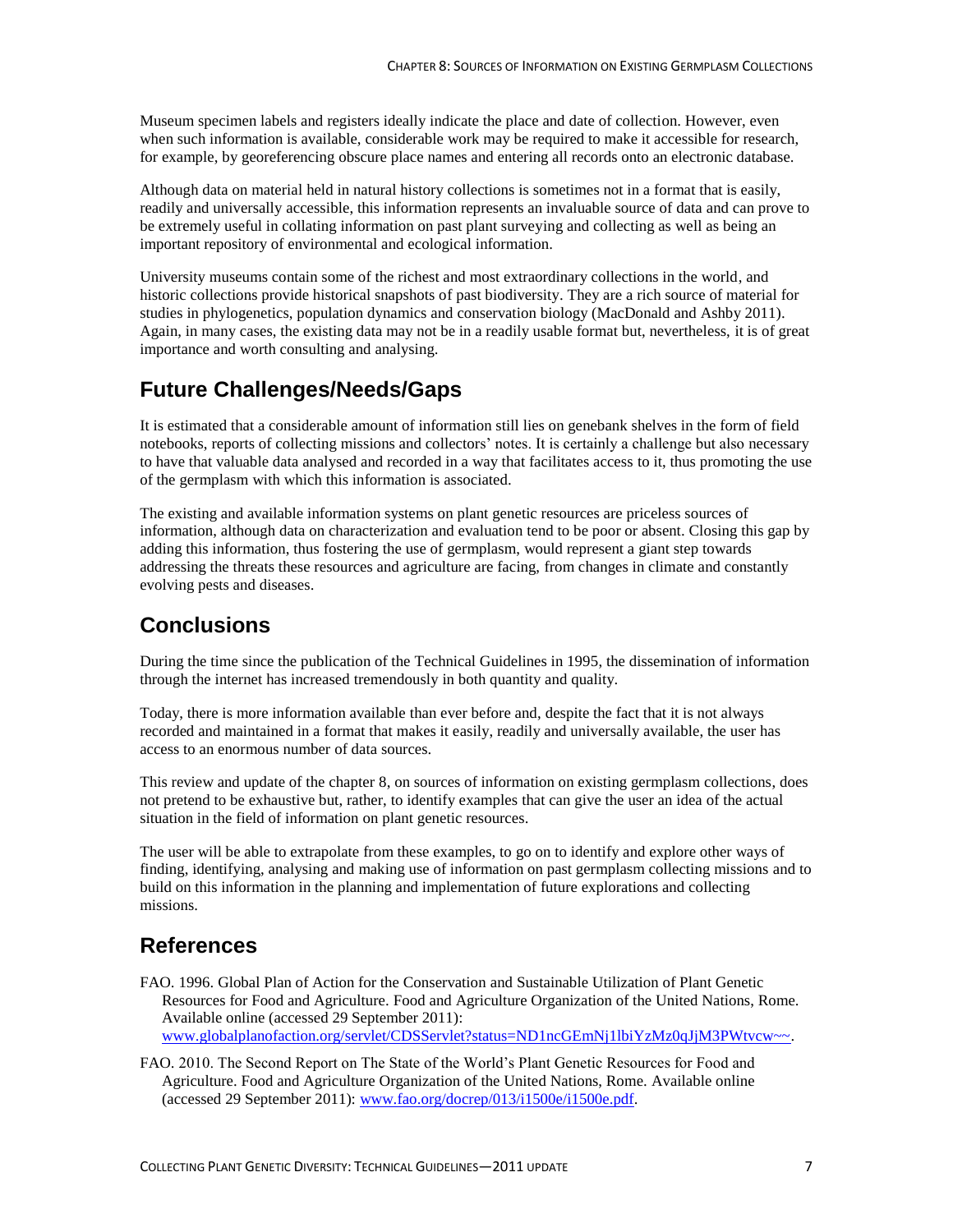- IPGRI. 2001. REMERFI: A platform to use agrobiodiversity in Mesoamerica. Newsletter for the Americas  $7(1):6-7.$
- Lister AM, et al. 2011. Natural history collections as sources of long-term datasets. Trends in Ecology & Evolution 26(4): 153–154.

MacDonald S, Ashby J. 2011. Campus treasures. Nature 471:164–165.

Sharrock SL. 2011. The biodiversity benefits of botanic gardens. Trends in Ecology & Evolution 26(9):433.

#### **Internet resources**

Agricultural Institute of Slovenia: [www.kis.si/pls/kis/!kis.web](http://www.kis.si/pls/kis/!kis.web)

Australian Plant Genetic Resource Information Service (AusPGRIS): [www2.dpi.qld.gov.au/extra/asp/auspgris](http://www2.dpi.qld.gov.au/extra/asp/auspgris/)

Botanic Gardens Conservation International (BGCI), GardenSearch: [www.bgci.org/garden\\_search.php](http://www.bgci.org/garden_search.php)

Botanic Gardens Conservation International (BGCI), PlantSearch: [www.bgci.org/plant\\_search.php](http://www.bgci.org/plant_search.php)

Bureau des Ressources Génétiques (BRG), France: [www.brg.prd.fr/index.php](http://www.brg.prd.fr/index.php)

Canadian Plant Germplasm System (PGRC): [http://pgrc3.agr.gc.ca/about-propos\\_e.html](http://pgrc3.agr.gc.ca/about-propos_e.html)

Centre for Genetic Resources, Plant Genetic Resources (CGN-PGR), the Netherlands: [www.cgn.wur.nl/UK/CGN+Plant+Genetic+Resources](http://www.cgn.wur.nl/UK/CGN+Plant+Genetic+Resources/)

Centro de Recursos Fitogenéticos (C.R.F.), Spain: www.inia.es/webcrf/CRFing/PaginaPrincipal.asp

- CGIAR System-wide Information Network for Genetic Resources (SINGER): [http://singer.cgiar.org](http://singer.cgiar.org/)
- EAPGREN data portal:

[www.nordgen.org/portal/index.php?scope=eapgren&PHPSESSID=4pa906im0ghl5ll2il8u80l5d1](http://www.nordgen.org/portal/index.php?scope=eapgren&PHPSESSID=4pa906im0ghl5ll2il8u80l5d1)

ECPGR Central Crops Databases (ECCDBs): [www.ecpgr.cgiar.org/germplasm\\_databases/list\\_of\\_germplasm\\_databases/crop\\_databases.html#c5509](http://www.ecpgr.cgiar.org/germplasm_databases/list_of_germplasm_databases/crop_databases.html%23c5509)

ECPGR list of PGR regional networks: [www.ecpgr.cgiar.org/networks/inter\\_regional\\_coop/pgr\\_regional\\_nw\\_coordinators.html](http://www.ecpgr.cgiar.org/networks/inter_regional_coop/pgr_regional_nw_coordinators.html)

Estonia: [www.sordiaretus.ee](http://www.sordiaretus.ee/)

EURISCO: [http://eurisco.ecpgr.org/home\\_page/home.php](http://eurisco.ecpgr.org/home_page/home.php)

FAO World Information and Early Warning System on Plant Genetic Resources for Food and Agriculture (WIEWS): <http://apps3.fao.org/wiews/wiews.jsp>

GENESYS: [www.genesys-pgr.org](http://www.genesys-pgr.org/)

Genetic Resources Institute of the National Academy of Sciences, Azerbaijan: [www.cac-biodiversity.org/aze/aze\\_instgen.htm](http://www.cac-biodiversity.org/aze/aze_instgen.htm)

Global Biodiversity Information Facility (GBIF): <http://data.gbif.org/welcome.htm;jsessionid=37820DBEE26CAA62FAB10ADD1EE5B67D>

IBPGR/IPGRI Supported Missions Database:<http://singer.cgiar.org/index.jsp?page=coll-sample-data>

- Index Herbariorum, a Global Directory of Public Herbaria and Associated Staff: <http://sciweb.nybg.org/science2/IndexHerbariorum.asp>
- Informationssystem Genetische Ressourcen (GENRES), Germany: [www.genres.de/pgrdeu](http://www.genres.de/pgrdeu/)

ISOPlexis, Universidade da Madeira, Portugal: [www3.uma.pt/isoplexis/index\\_eng.html](http://www3.uma.pt/isoplexis/index_eng.html)

Japan National Institute of Agrobiological Sciences (NIAS) Genebank: [www.gene.affrc.go.jp/databases\\_en.php](http://www.gene.affrc.go.jp/databases_en.php)